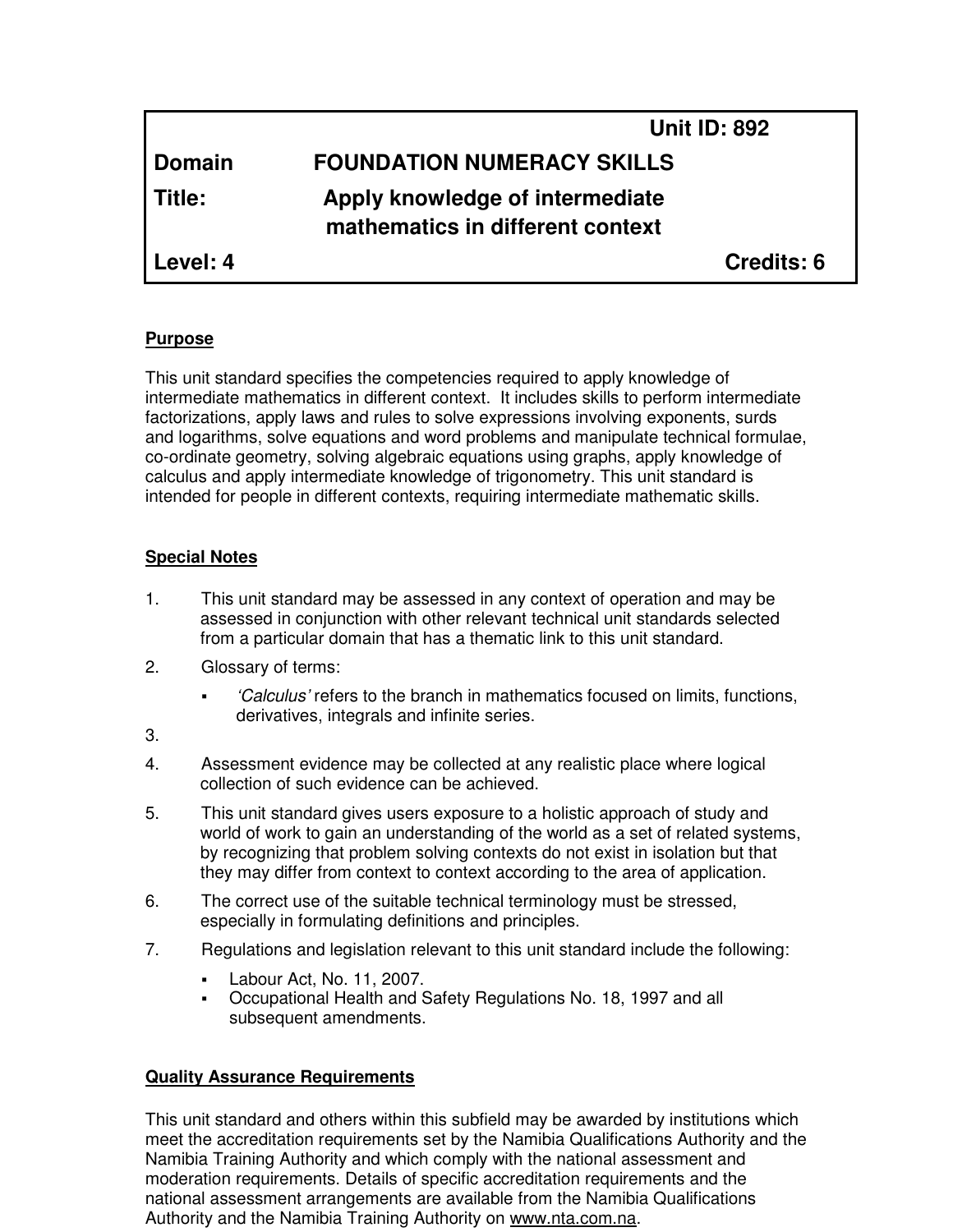# **Elements and Performance Criteria**

#### **Element 1: Perform advanced factorizations.**

### **Range**

Quadratic expressions are limited to quadratic trinomial, perfect squares and difference of squares.

# **Performance Criteria**

- 1.1 Polynomials are factorized by looking for the common factor.
- 1.2 Quadratic expressions are factorized.
- 1.3 The difference and sum of two cubes are factorized.
- 1.4 The remainder and factor theorems are applied to quadratic, cubic equations.
- 1.5 Addition and subtraction of algebraic fractions are performed.
- 1.6 Multiplication and division of algebraic fraction are performed by first factorising the numerators and denominators. Fractions divided by fractions are simplified.

# **Element 2: Apply laws of exponents and logarithms to solve expressions involving exponents, surds and logarithms.**

# **Range**

Laws of exponents:  $a^m a^n = a^{m+n} \frac{a^m}{a^n} = a^{m-n} (a^m)^n = a^{m n} (a b)^m = a^m b^n \left(\frac{a}{b}\right)^m = \frac{a^m}{b^m} a^0 = 1$   $a^{-1} = \frac{1}{a}$  $a^{-m} = \frac{1}{a^m}$  and  $a^{\frac{1}{m}} = \sqrt[m]{a}$ 

Laws of logarithm:  $log_a xy = log_a x + log_a y$ ,  $log_a x/y = log_a x - log_a y$ ,  $log_a x^n = n.log_a x$ , n,  $\log a^a = 1$  and  $\ln x = \log_e x$ .

# **Performance Criteria**

- 2.1 The laws of exponents and their properties are applied to solve algebraic expressions and exponential equations.
- 2.2 Expressions with surds are simplified by using the rules of the four basic operations and factorization.
- 2.3 Fractions with irrational numerators are rationalized.
- 2.4 Equations containing surds are solved where only equations in which it is necessary to square once are allowed.
- 2.5 Equations which can be converted to quadratic equations are solved.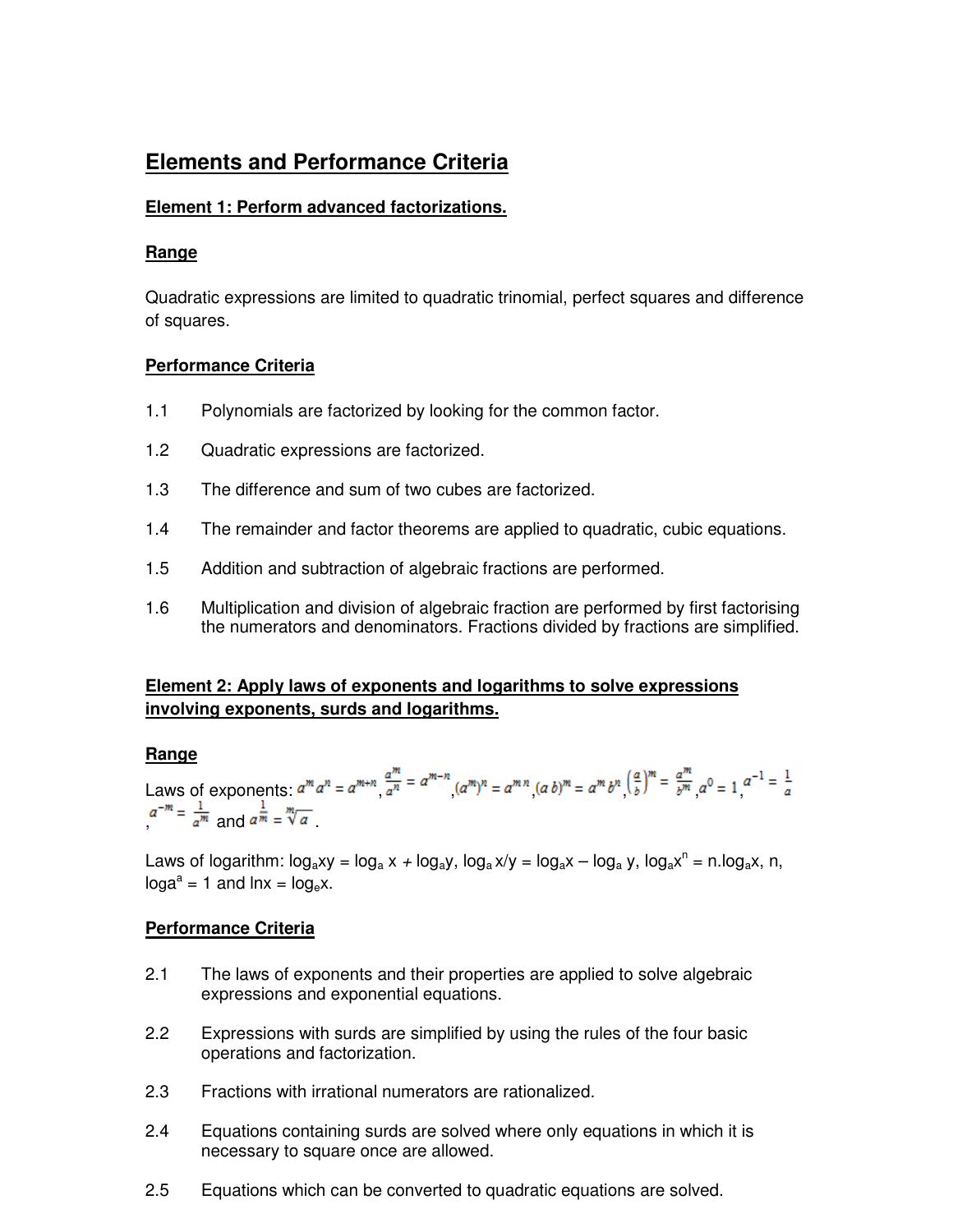- 2.6 Laws of logarithms are reproduced and are applied to simplify expressions.
- 2.7 Logarithmic equations in which the natural logarithm  $\log_e x$  or  $lnx$  appears, with specific reference to the change in the radix (base) are solved.

# **Element 3: Solve equations and word problems and manipulate technical formulae.**

# **Range**

Manipulation of technical formulae includes manipulation of exponents, manipulation by factorization, manipulation by using quadratic formula and manipulation of cubes, squares, square roots and cube roots.

# **Performance Criteria**

- 3.1 Linear equations containing fractions are solved.
- 3.2 Quadratic equations are solved by completing the square, quadratic formula and/or factorization.
- 3.3 The quadratic formula is derived by completing the square.
- 3.4 Simultaneous equations (combination of linear and non-linear) are solved.
- 3.5 Linear and quadratic equations are set and solved from formulated problems. The equations may not both be quadratic.
- 3.6 Technical formulae are manipulated by changing the subject of a given formula to any other subject.
- 3.7 The value is determined from advanced technical formulae by manipulation and substitution.

# **Element 4: Co-ordinate geometry.**

#### **Performance Criteria**

- 4.1 Given a set of information, the equation of a straight line is found.
- 4.2 Given a set of information, the length of a line segment, the angle of inclination, the gradient and the coordinates of the midpoint of a given segment are determined.
- 4.3 Given a set of information of a circle, the equations of a circle, points of intersection and a tangent to the circle are determined.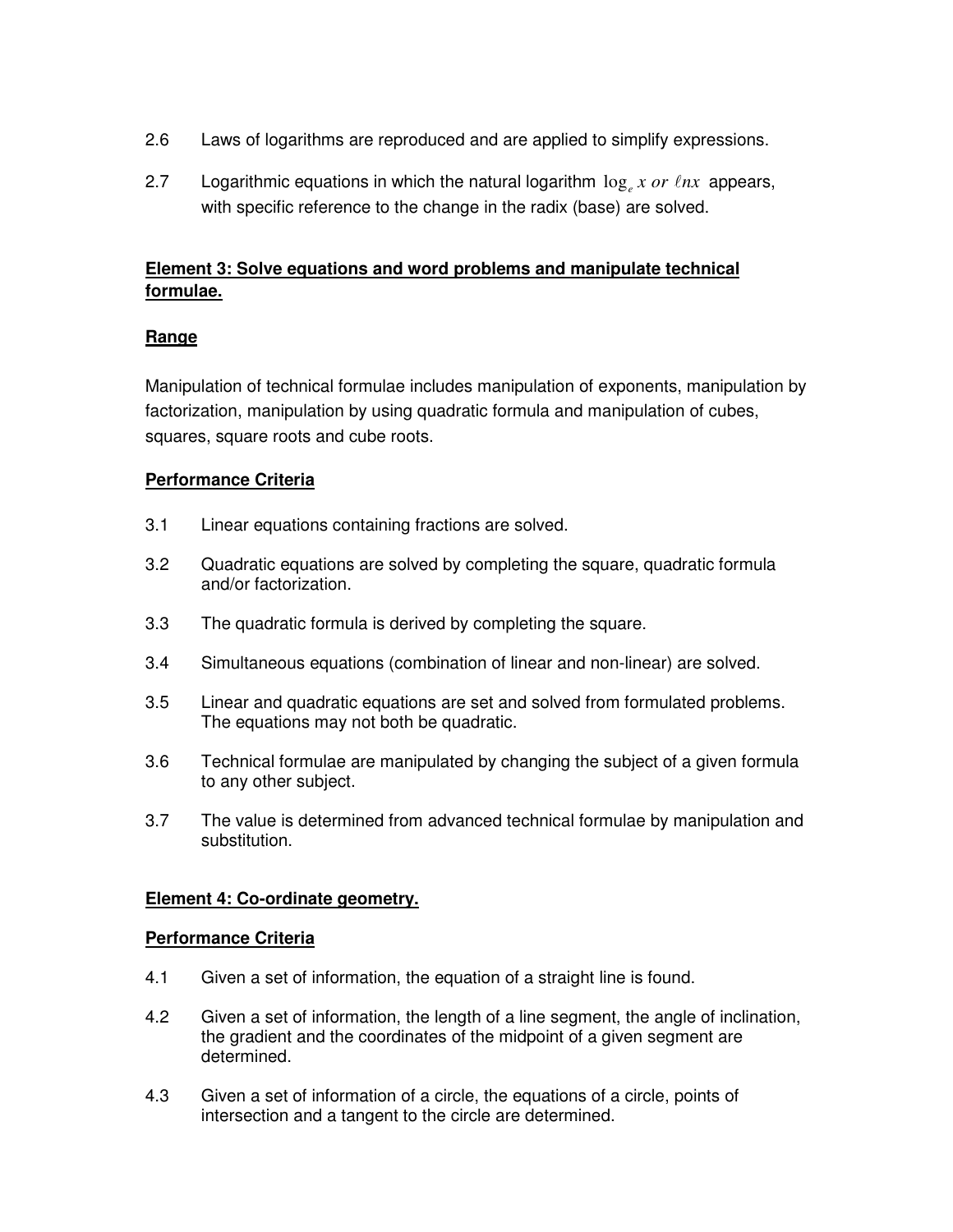#### **Element 5: Solve algebraic equations using graphs.**

#### **Performance Criteria**

- 5.1 Given the applicable algebraic equations, respective graphs are drawn.
- 5.2 Given sketched graphs, the applicable equations are determined.
- 5.3 Simultaneous equations are graphically solved.
- 5.4 The graph of  $y = ax^n$  is drawn and the influence on the form of the graph with changes in the values of a and n, where  $0 \le n \le 3$  is indicated.

#### **Element 6: Apply knowledge of calculus.**

#### **Performance Criteria**

- 6.1 Concept of function including domain and range is explained.
- 6.2 The average gradient of a curve between points is calculated.
- 6.3 The speed of an object is calculated.
- 6.4 Given applicable functions, limits are determined.
- 6.5 Concept of differentiation is explained and the rules are reproduced.
- 6.6 The gradient of a curve at any point on the curve is determined.
- 6.7 Differentiation is applied in solving simple problems.
- 6.8 The turning points of polynomials of third degree functions are calculated and the curve is sketched.

#### **Element 7: Apply advanced knowledge of trigonometry.**

#### **Range**

Trigonometric functions:  $y = a \sin x$ ,  $y = a \cos x$ ,  $y = \sin bx$ ,  $y = \cos bx$ ,  $y = a \sin bx$ ,  $y = a \cos bx$ ,  $y = a \sin (bx + c)$  and  $y = a \cos (bx + c)$ 

# **Performance Criteria**

- 7.1 Trigonometric expressions are simplified using exact (precise) values and by applying reciprocal, quotient and square identities.
- 7.2 Angle, dimension and area of triangles is calculated using sine rule, cosine rule and area rules.
- 7.3 Trigonometric functions are applied in finding heights and distances involving elevations and depressions.